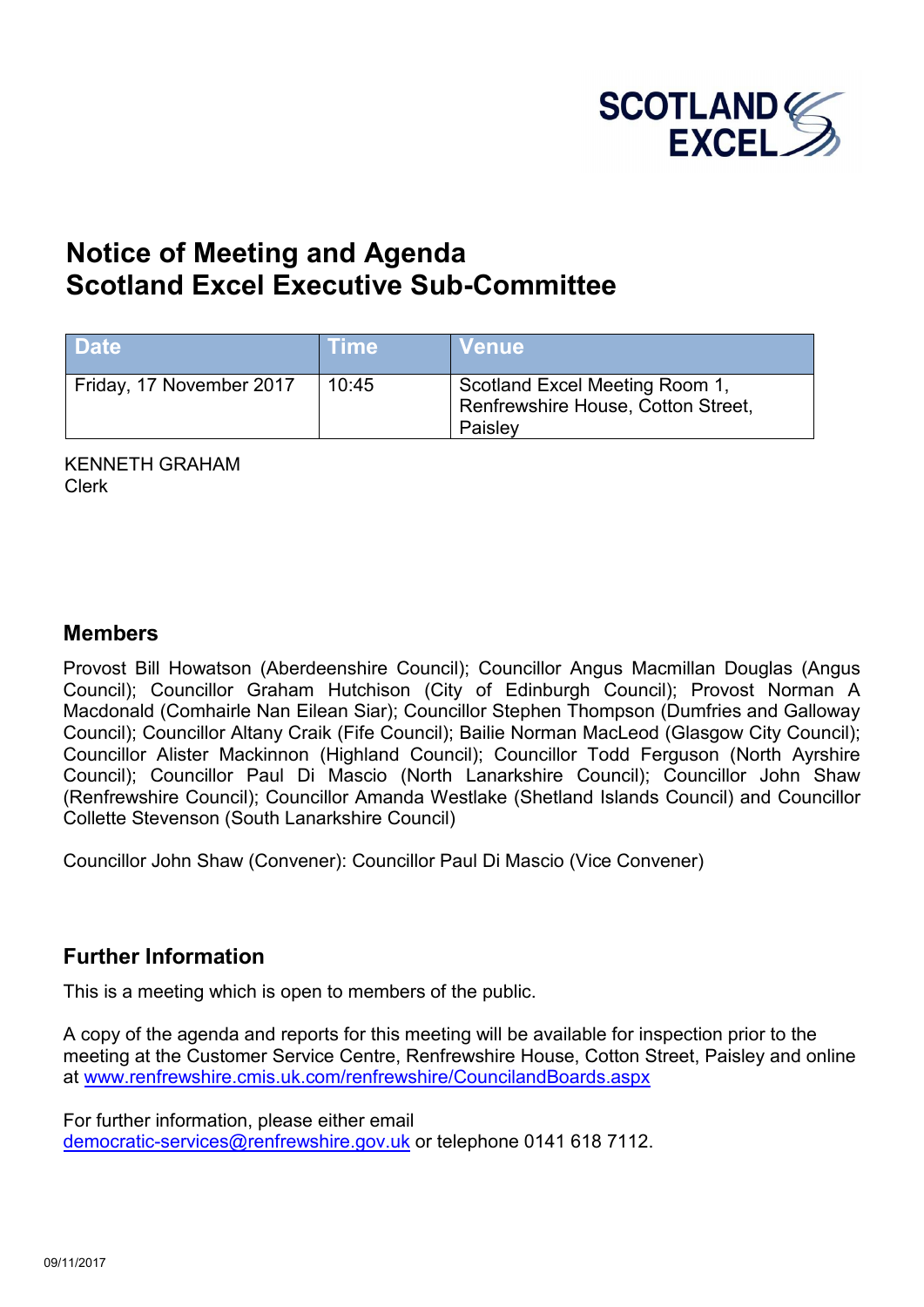## **Members of the Press and Public**

Members of the press and public wishing to attend the meeting should report to the customer service centre where they will be met and directed to the meeting.

## **Video Conferencing**

Should any member wish to participate using video conference, please contact Lesley Jones on 0141 618 7444.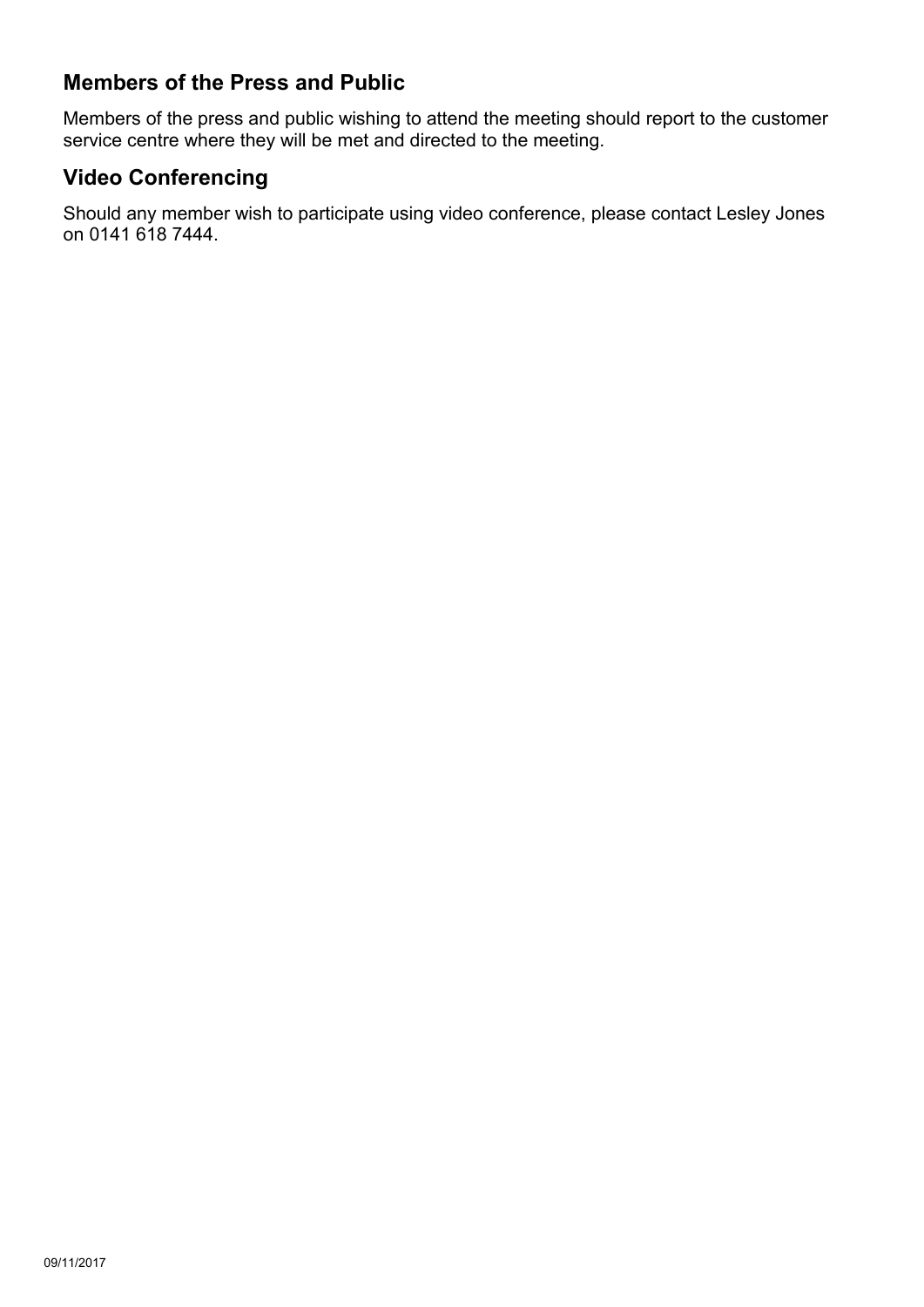### **Items of business**

## **Apologies**

Apologies from members.

### **Declarations of Interest**

Members are asked to declare an interest in any item(s) on the agenda and to provide a brief explanation of the nature of the interest.

| <b>Minutes of Executive Sub Committee</b>                                                                         | $5 - 28$ |
|-------------------------------------------------------------------------------------------------------------------|----------|
| Submit minutes of the Executive Sub Committee meetings on 30 June,<br>25 August, 15 September and 13 October 2017 |          |

#### **2 Revenue Budget Monitoring Report 29 - 32**

Report by the Treasurer and Director of Scotland Excel

#### **3a Contract for Approval - Supply and Delivery of Heavy and 33 - 48**

### **Municipal Vehicles**

Report by Director of Scotland Excel, Contract for Approval - Supply and Delivery of Heavy and Municipal Vehicles

#### **3b Contract for Approval - Pest Control Services and 49 - 56**

### **Associated Products**

Report by Director of Scotland Excel, Contract for Approval - Pest Control Services and Associated Products

#### **3c Contract for Approval - Provision of Steeplejacks and 57 - 64**

### **Associated Services**

Report by Director of Scotland Excel, Contract for Approval - Provision of Steeplejacks and Associated Services

#### **4a Request for Associate Membership of Scotland Excel by 65 - 66**

### **West of Scotland Housing Association Limited**

Report by Director of Scotland Excel, Request for Associate Membership of Scotland Excel by West of Scotland Housing Association Limited.

#### **4b Request for Associate Membership of Scotland Excel by 67 - 68**

## **Kingdom Housing Association**

Report by Director of Scotland Excel, Request for Associate Membership of Scotland Excel by Kingdom Housing Association